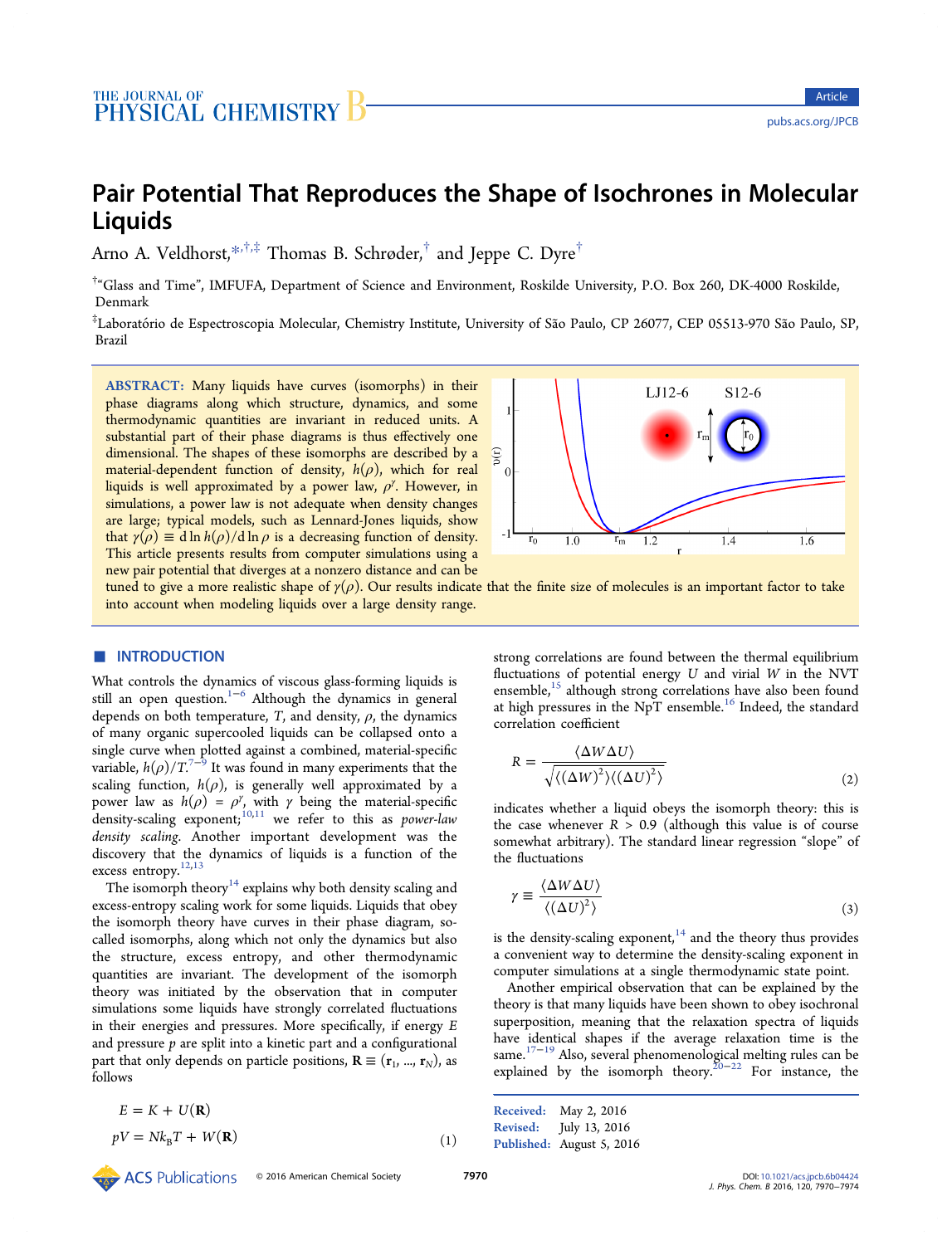<span id="page-1-0"></span>Lindemann melting criterion states that crystals melt when the atomic vibrational displacement reaches a certain value in reduced units. This follows from the theory, as the melting line is predicted to be an isomorph to a good approximation,  $14$  and indeed, many other properties have also been found to be isomorph invariants along the melting line. $23-25$ 

Many model systems studied so far have been shown to obey the isomorph theory, including atomic liq[uid](#page-4-0)s [w](#page-4-0)ith a range of different pair potentials,<sup>36–29</sup> crystals,<sup>30</sup> as well as rigid<sup>31</sup> and flexible molecular liquids.<sup>32</sup> Experimental evidence for the isomorph theory has pr[oven h](#page-4-0)ard to g[et](#page-4-0) but has been pr[ov](#page-4-0)ided nonetheless.33−<sup>35</sup> For a d[eta](#page-4-0)iled description of the isomorph theory, focusing on its validation in simulations and experiments, the [reader](#page-4-0) is referred to a recent Feature article.<sup>36</sup>

The isomorph theory has been tested most thoroughly in computer simulations, making it possible to investiga[te](#page-4-0) very large ranges of density. Interestingly, most models that have been simulated show that power-law density scaling does not work, that is, the scaling function  $h(\rho)$ , which describes the shape of the isomorphs, is not a power law.<sup>26–32</sup> Instead, the scaling function  $h(\rho)$ , which describes the isomorphs via the equation  $h(\rho)/T =$  Const., is a more general [functi](#page-4-0)on of density and depends on the pair potential. Only inverse-power-law (IPL) potentials, with  $v(r) \propto r^{-n}$ , obey power-law density scaling exactly (with  $\gamma = n/3$ ) and have perfectly correlated fluctuations in U and W ( $R = 1$ ). For other model liquids,  $h(\rho)$ is not known analytically, although it can be determined from a single simulation if the pair potential is a sum of IPLs, as is the case for the well-known Lennard-Jones (LJ) pair potential. $37,38$ In that case, each power-law term,  $n$ , in the potential leads to a term in  $h(\rho)$ , with the relative contribution of that term t[o the](#page-4-0) excess heat capacity,  $C_v^{\text{ex}} = \sum_n C_{v,n}^{\text{ex}}$ , as the prefactor<sup>38</sup>

$$
h(\rho) = \sum_{n} \frac{C_{\nu,n}^{\text{ex}}}{C_{\nu}^{\text{ex}}} \rho^{n/3}
$$
\n(4)

The relative contributions of each term in the potential to  $C_v^{\text{ex}}$ can easily be determined from a single simulation.

Thus, there is a discrepancy between the simulations that show that power-law density scaling does not work for most model systems and experiments that show that it gives satisfactory collapse for most nonassociating liquids. It is not clear what causes this discrepancy. On the one hand, one could argue that the models used in simulations are too simple to properly capture the physics of real liquids. However, this does not explain why IPL potentials, arguably the simplest pair potentials, do predict the power-law density scaling seen in so many different liquids. Indeed, there is no a priori reason why  $h(\rho)$  should be a power law; it is used mostly for empirical reasons.

On the other hand, the discrepancy could be explained by the fact that it is much easier to obtain a large range of densities in simulations than it is in experiments. This hypothesis has led to more experimental investigations into liquid dynamics over larger ranges of density.38<sup>−</sup><sup>41</sup> Bøhling et al.<sup>38</sup> found that dibutylphthalate (DBP) and decahydroisoquinoline (DHIQ) do not conform to pow[er-](#page-4-0)l[aw](#page-4-0) density scaling[, a](#page-4-0)lthough the relaxation time data could still be collapsed when another  $h(\rho)$ was used. However, the validity of this analysis is still under discussion, as old and possibly outdated equations of state were used, leading to large extrapolations to determine densities. More recent studies claim to get a good collapse of the data with power-law density scaling for both  $DHIQ^{40}$  and  $DBP^{41}$ 

Simulation data and the analysis by Bøhling et al. find an  $h(\rho)$  that is not a power law, meaning that the logarithmic slope

$$
\gamma(\rho) = \frac{\mathrm{d} \ln h(\rho)}{\mathrm{d} \ln \rho} \tag{5}
$$

which gives the "local" density-scaling exponent, is not constant. Computer simulations of various pair potentials<sup>26−28</sup> and molecular systems<sup>31,32,42</sup> have found  $\gamma(\rho)$  to be a decreasing function of density. The fact that the LJ potential has [a](#page-4-0) [dec](#page-4-0)reasing  $\gamma(\rho)$  can be un[derstoo](#page-4-0)d by considering that at high densities particles are close to each other and feel only the repulsive  $r^{-12}$  term. For high densities,  $\gamma$  should thus approach  $12/3 = 4$ . However, at normal densities (around zero pressure), the attractive  $r^{-6}$  term plays an important role, and because it is subtracted, it makes the LJ potential steeper than the  $r^{-12}$  IPL. Therefore, at low pressure, the LJ potential has a higher scaling exponent than that expected from its  $r^{-12}$  term, and one finds here that  $\gamma \approx 6.26$ 

Although there is no consensus on whether  $h(\rho)$  is always well described [by a](#page-4-0) power law,  $38,40,41$  none of the experimental data are in agreement with the fact that  $\gamma(\rho)$  decreases with density for standard pair p[otentials](#page-4-0), such as the  $LJ^{20}$  and Buckingham<sup>27</sup> potentials. This led us to investigate other pair potentials for which the density-scaling exponent d[oes](#page-4-0) not decrease wi[th](#page-4-0) increasing density.

As the addition of the attractive term makes  $\gamma(\rho)$  a decreasing function in the LJ potential, we instead start with a potential that has an increasing  $\gamma(\rho)$ . We note that such a potential would mean that particles would feel a steeper repulsion as the interparticle distance decreases. This led us to suggest a sum of infinitely many power laws

$$
\int_{p}^{\infty} r^{-n} \, \mathrm{d}n \tag{6}
$$

as a candidate, as the higher exponents would dominate at shorter  $r$  values. For it to be a more realistic model of a molecular liquid, we also include an attraction as

$$
A \int_{p}^{\infty} r^{-n} dn - B \int_{q}^{\infty} r^{-n} dn = A \frac{r^{-p}}{\ln(r)} - B \frac{r^{-q}}{\ln(r)}
$$
(7)

with  $p > q$ . This potential diverges at  $r_0 = 1$ , but to easily set the potential minimum,  $r_{\rm m}$ , the divergence diameter,  $r_{\rm 0}$ , and the potential depth,  $\varepsilon$ , we parameterize the potential as

$$
v(r) = \varepsilon \frac{A(r/r_{\rm m})^{-p} - B(r/r_{\rm m})^{-q}}{\ln(r/r_0)}
$$
(8)

where

$$
A = \frac{q \ln(r_m/r_0) + 1}{p - q}
$$

$$
B = \frac{p \ln(r_m/r_0) + 1}{p - q}
$$

In this study, we choose the exponents  $p = 12$  and  $q = 6$ , like those in the standard LJ (LJ12-6) potential, and we designate it as the S12-6 potential due to the integral in eq 6. The potential reduces to the standard LJ potential in the limit  $r \to 0$ . In the limit  $r_0 \rightarrow r_{\rm m}$ , the potential becomes purely attractive.

The S12-6 potential aims to reproduce the experimental change in the potential steepness with density, not the steepness of the interatomic interaction itself. Taking the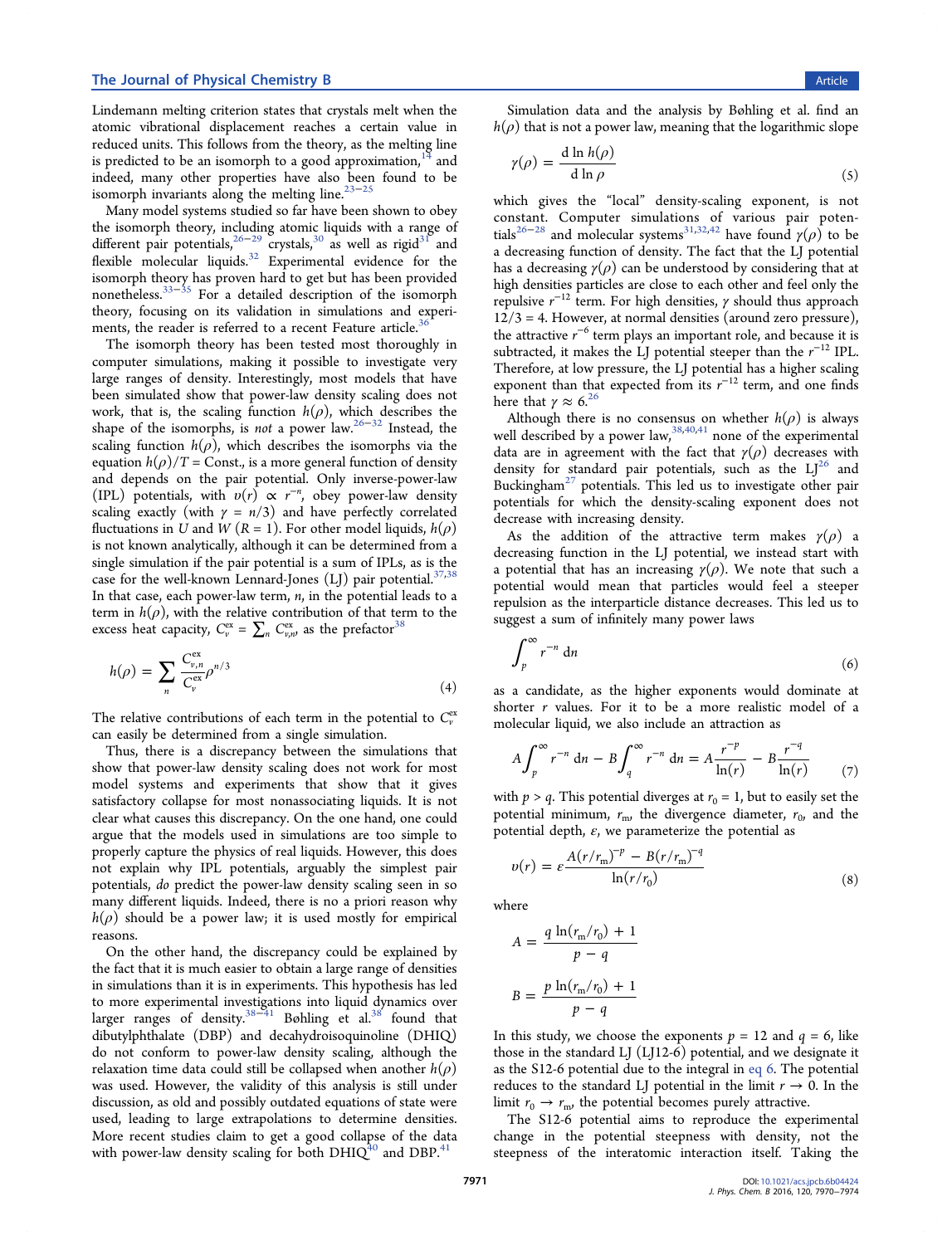LJ12-6 as the starting point and "adding" a divergence at  $r_0$ , the S12-6 potential is steeper than the LJ12-6 potential, and more so at short distances (see Figure 1). It is known that in many



Figure 1. S12-6 pair potential as described in eq 8, plotted for two values of  $r_0$ . The minimum was kept at  $r_m = 2^{1/6}$  to make the two potentials comparable to the standard LJ12-[6 pot](#page-1-0)ential, which is shown by the dashed line.

cases the LJ12-6 potential is too steep,<sup>27,43–45</sup> so the same will be true for the S12-6 potential. However, the steepness of the S12-6 potential around the minimum [can easil](#page-4-0)y be tuned using exponents  $p$  and  $q$ .

# ■ METHODS

The S12-6 pair potential is plotted in Figure 1. To obtain densities comparable to those of LJ liquids, the position of the potential minimum was chosen to be the same ( $\varepsilon = 1$  and  $r_m =$  $2^{1/6}$ ). This means that we use the LJ parameter  $\sigma = 2^{-1/6} r_{\rm m}$  as the unit of length. Two values of the divergence diameter were simulated ( $r_0 = 0.8\sigma$  and  $0.9\sigma$ ). The ratio  $r_0/r_m$  can be considered a measure of the steepness of the repulsion; it is 0.713 and 0.802, respectively, in these cases. The potential was cut and shifted at  $2.5\sigma$ .

A cubic box with periodic boundary conditions and 1000 particles was simulated in the NVT ensemble with a Nosé-Hoover thermostat. The integration time step was 0.001 for most state points, but it was decreased at high temperatures and densities to prevent unphysically large particle displacements. At each state point, an initial configuration was first randomized by simulating  $4 \times 10^6$  time steps at 4 times the desired temperature, followed by an equilibration run and production run of  $1.6 \times 10^{7}$  steps at the desired temperature.

The simulations were performed using the RUMD code.<sup>46</sup> This code is optimized for performing molecular dynamics simulations on a graphics processing unit and designed to ma[ke](#page-4-0) the implementation of new pair potentials straightforward.<sup>47</sup>

## RESULTS AND DISCUSSION

Configuration R is expressed in reduced (dimensionless) units by scaling with the density as  $\rho^{1/3}$ **R**. Two state points,  $(\rho_1, T_1)$ and  $(\rho_2, T_2)$ , are defined as being isomorphic if configurations  $R_1$  and  $R_2$  of those state points, with the same reduced coordinates

$$
\rho_1^{1/3} \mathbf{R}_1 = \rho_2^{1/3} \mathbf{R}_2 \tag{9}
$$

also have proportional Boltzmann statistical weights $14$ 

$$
\exp\left(-\frac{U(\mathbf{R}_1)}{k_{\mathrm{B}}T_1}\right) = C_{1,2} \exp\left(-\frac{U(\mathbf{R}_2)}{k_{\mathrm{B}}T_2}\right) \tag{10}
$$

In practice, this proportionality should hold to a good approximation for most physically relevant configurations of the two state points with the same constant,  $C_{1,2}$  (which only depends on the pair of state points). Recently, a more general definition of the isomorph theory has been discovered, $48$  but we use here the "older" definition (eq 10), which arises from the new one via a first-order Taylor expansion and [is](#page-4-0) more convenient for generating isomorphic state points in simulations.

The isomorph definition can be used to obtain a set of isomorphic state points from a simulation at an initial state point by rewriting eq 10 as

$$
U(\mathbf{R}_2) = \frac{T_2}{T_1} U(\mathbf{R}_1) + k_B T_2 \ln(C_{1,2})
$$
\n(11)

Carrying out a standard equilibrium NVT simulation at some initial state point 1, one calculates for each configuration first  $U(\mathbf{R}_1)$  and subsequently  $U(\mathbf{R}_2)$  by scaling to a new density,  $\rho_2$ , using eq 9. According to eq 11, the energies of the scaled configurations should be linearly proportional to the energies of the initial configurations, with proportionality constant  $T_2/T_1$ . In this way temperature  $T_2$ , at which the state point at density  $\rho_2$  is isomorphic to state point 1, is found from the slope in a  $U(\mathbf{R}_1)$ ,  $U(\mathbf{R}_2)$  plot.

The intermediate scattering function,  $F_S(q, t)$ , and the radial distribution function,  $g(r)$ , along two isomorphs are plotted in Figure 2 in reduced units, defined as  $\tilde{t} \equiv t\rho^{1/3}\sqrt{k_{\rm B}T}$  and  $\tilde{r} \equiv$ 



Figure 2. Incoherent intermediate scattering function (left) and radial distribution function (right) in reduced units for the potentials with hard-core diameters  $r_0 = 0.8$  (top) and  $r_0 = 0.9$  (bottom). For both isomorphs, the dynamics and structure are invariant to a high degree. All intermediate scattering functions have been calculated with the same reduced wave vector ( $\tilde{q}$  = 7.11). The dashed green line shows the effect of an isochoric ( $\rho = 0.9$ ) temperature change for comparison.

 $r\rho^{1/3}$ . For  $\rho = 0.9$  and  $r_0 = 0.9$ , the effect on the dynamics of increasing the temperature by a factor of 2 while keeping the density constant is also shown (dashed green line). The isochoric temperature change has a significant effect on the dynamics, whereas there is no significant change in  $F_S$  along the isomorph, where temperature changes by a factor of 22. These data indicate that we have indeed obtained two sets of isomorphic state points, as both the dynamics and the structure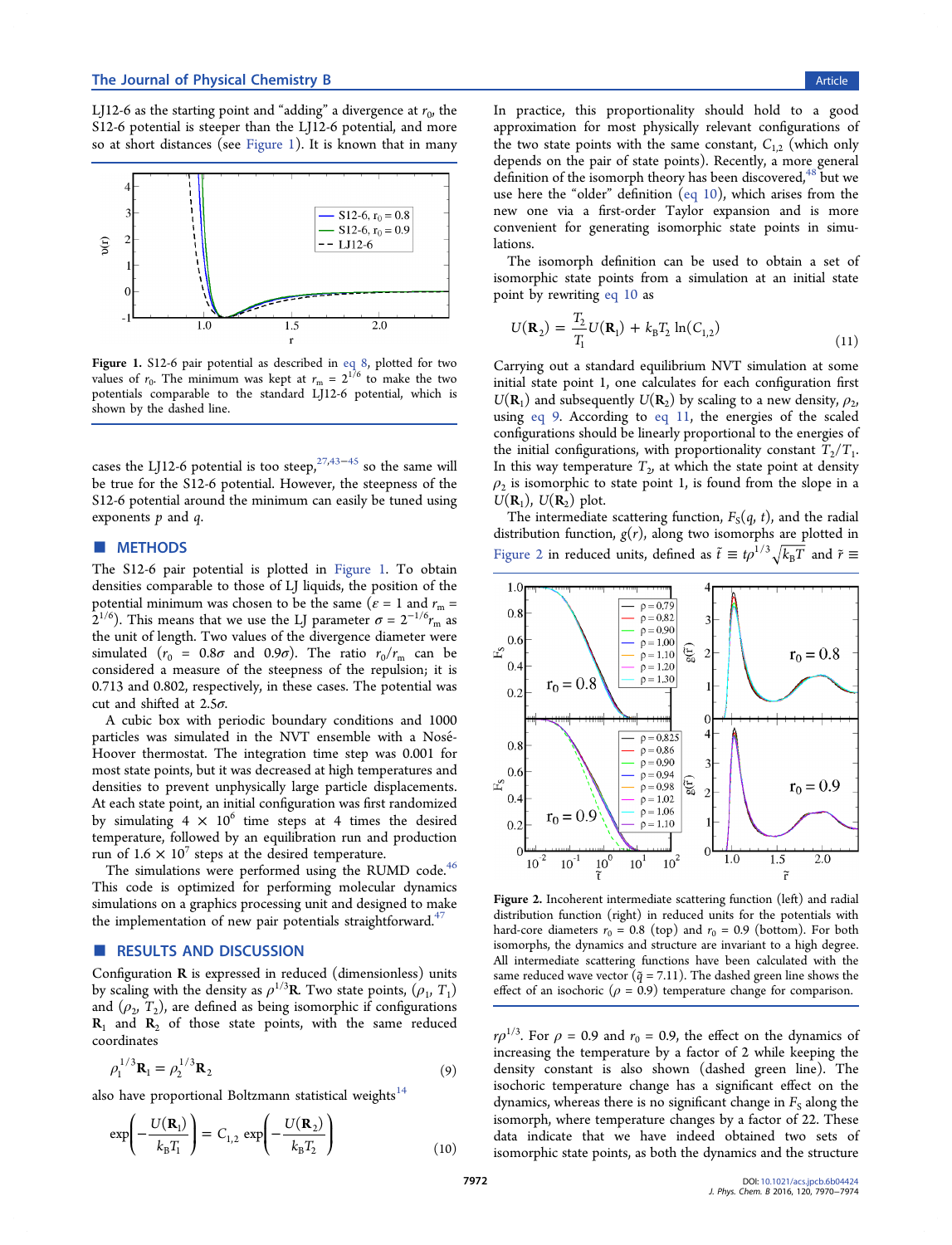<span id="page-3-0"></span>are invariant in reduced units to a good approximation along the isomorph. There is a small change in the first peak of  $g(r)$ , though, which is expected, as at high density the particles are close and feel a steeper part of the potential. This leads to a steeper and therefore higher peak in  $g(r)$ .<sup>29</sup>

The shapes of the isomorphs in the  $\rho$ , T plane are shown in Figure 3 in linear (a) and double-logarith[mi](#page-4-0)c (b) scales. There



Figure 3. Shapes of the isomorphs in the  $\rho$ , T phase diagram on linear (a) and log−log (b) scales. The shapes of the ismorphs are dependent on the hard-core diameter,  $r_0$ . On the log-log scale, the isomorphs appear to be fitted well by straight lines (dashed lines).

is a clear effect of particle diameter  $r_0$ . For  $\gamma$  to be constant along the isomorph  $(h(\rho) \propto \rho^{\gamma})$ , the isomorph should be a straight line in the log−log plot. There is barely any deviation from linear fits (dashed lines) in Figure 3a, indicating that a power law is a good approximation. From the fits, we find approximate "constant  $\gamma$ " values of 7.92 and 10.55, respectively, for  $r_0 = 0.8$  and 0.9.

As mentioned, liquids that obey the isomorph theory have strong correlations in the instantaneous values of potential energy U and virial W. We investigate these correlations in Figure 4, plotting correlation coefficient R and "slope"  $\gamma$  from a



Figure 4. Correlation coefficient R (a) and  $\gamma$  (b) as a function of density, calculated from the fluctuations (eq 2 and eq 3, green and blue dots). The red lines are finite difference estimates (see eq 5) of the data in Figure 3. For both hard-core diameters,  $r_0$ , the U, W correl[at](#page-0-0)ions are strong, and  $\gamma$  increases at [hig](#page-0-0)h d[ensiti](#page-0-0)es.

linear regression of  $U, W$  data (eq 3). The liquids have strong correlations at all state points; only close to the gas−liquid coexistence region, at which th[e pre](#page-0-0)ssure becomes negative, is there a significant decrease in R. This is commonly found in many liquids when the pressure approaches zero.<sup>26</sup>

Although the isomorphs are fitted well by a straight line in Figure 3, the change in  $\gamma$  is considerable when ca[lcu](#page-4-0)lated from the logarithmic slope of  $\rho$ , T data (red line). For both particle sizes, we see an initial decrease in  $\gamma$  with increasing density, similar to what is seen for liquids consisting of point particles,

like LJ liquids.<sup>26</sup> However, unlike such standard systems,  $\gamma$ increases again at higher densities. For  $r_0 = 0.8$  the overall variation of the [de](#page-4-0)nsity-scaling exponent is small:  $7.5 < \gamma < 8.5$ , which is less than that for the LJ potential, considering the large range of densities. Thus, the potential is more in agreement with experimental density-scaling data, although this seems to be caused by the cancellation of a low-density decrease and high-density increase in  $\gamma$ . The density increase is stronger when the hard-core radius is closer to the potential minimum; for  $r_0 = 0.9$ ,  $\gamma$  is clearly not constant, and there is a significant increase at higher densities.

Our results show the importance of potential shape when large density changes are involved, especially when molecular liquids are simulated using coarse-grained models, as in this case it is common to use LJ potentials that diverge at zero distance. $49-51$  We note that so far only one other pair potential gives an increasing  $\gamma(\rho)$ , which is the Girifalco potential.<sup>52,53</sup> This pot[en](#page-4-0)t[ial](#page-4-0) was developed to model  $C_{60}$  (Buckminsterfullerene), and the size of the  $C_{60}$  molecule led to a functional f[orm](#page-4-0) that also diverges at a nonzero interparticle distance.

### ■ **CONCLUSIONS**

To conclude, our results for the S12-6 pair potential shed light on the discrepancy between experiments and simulations concerning the behavior of the density-scaling exponent,  $\gamma(\rho)$ . We suggest that the decreasing  $\gamma(\rho)$  seen in most simulations is a result of the potential used (often a LJ-type potential). On the other hand, the constant value of  $\gamma$  seen in experiments with molecular liquids seems to be an effect of the finite size of the molecules involved, which is mimicked by the new S12-6 pair potential defined in eq 8. Our results indicate that the size of the molecules should be considered when choosing a pair potential to model a l[iquid](#page-1-0) over a large range of densities. Moreover, we predict that for large, bulky molecular liquids, the density-scaling exponent should increase at high densities, as was found in ref 38.

## ■ AUTHOR INFORMATI[ON](#page-4-0)

#### Corresponding Author

\*E-mail: a.a.veldhorst@gmail.com. Phone: +55 11 3091 3853. Notes

The auth[ors declare no competing](mailto:a.a.veldhorst@gmail.com) financial interest.

#### ■ ACKNOWLEDGMENTS

This work was sponsored by the Danish National Research Foundation via Grant No. DNRF61.

#### ■ REFERENCES

(1) Debenedetti, P. G.; Stillinger, F. H. Supercooled liquids and the glass transition. Nature 2001, 410, 259−267.

(2) Dyre, J. C. Colloquium: The glass transition and elastic models of glass-forming liquids. Rev. Mod. Phys. 2006, 78, 953−972.

(3) Lubchenko, V.; Wolynes, P. G. Theory of Structural Glasses and Supercooled Liquids. Annu. Rev. Phys. Chem. 2007, 58, 235−266.

(4) Kivelson, S. A.; Tarjus, G. In search of a theory of supercooled liquids. Nat. Mater. 2008, 7, 831−833.

(5) Cavagna, A. Supercooled liquids for pedestrians. Phys. Rep. 2009, 476, 51−124.

(6) Ediger, M. D.; Harrowell, P. Perspective: Supercooled liquids and glasses. J. Chem. Phys. 2012, 137, No. 080901.

(7) Tölle, A.; Schober, H.; Wuttke, J.; Randl, O. G.; Fujara, F. Fast relaxation in a fragile liquid under pressure. Phys. Rev. Lett. 1998, 80, 2374−2377.